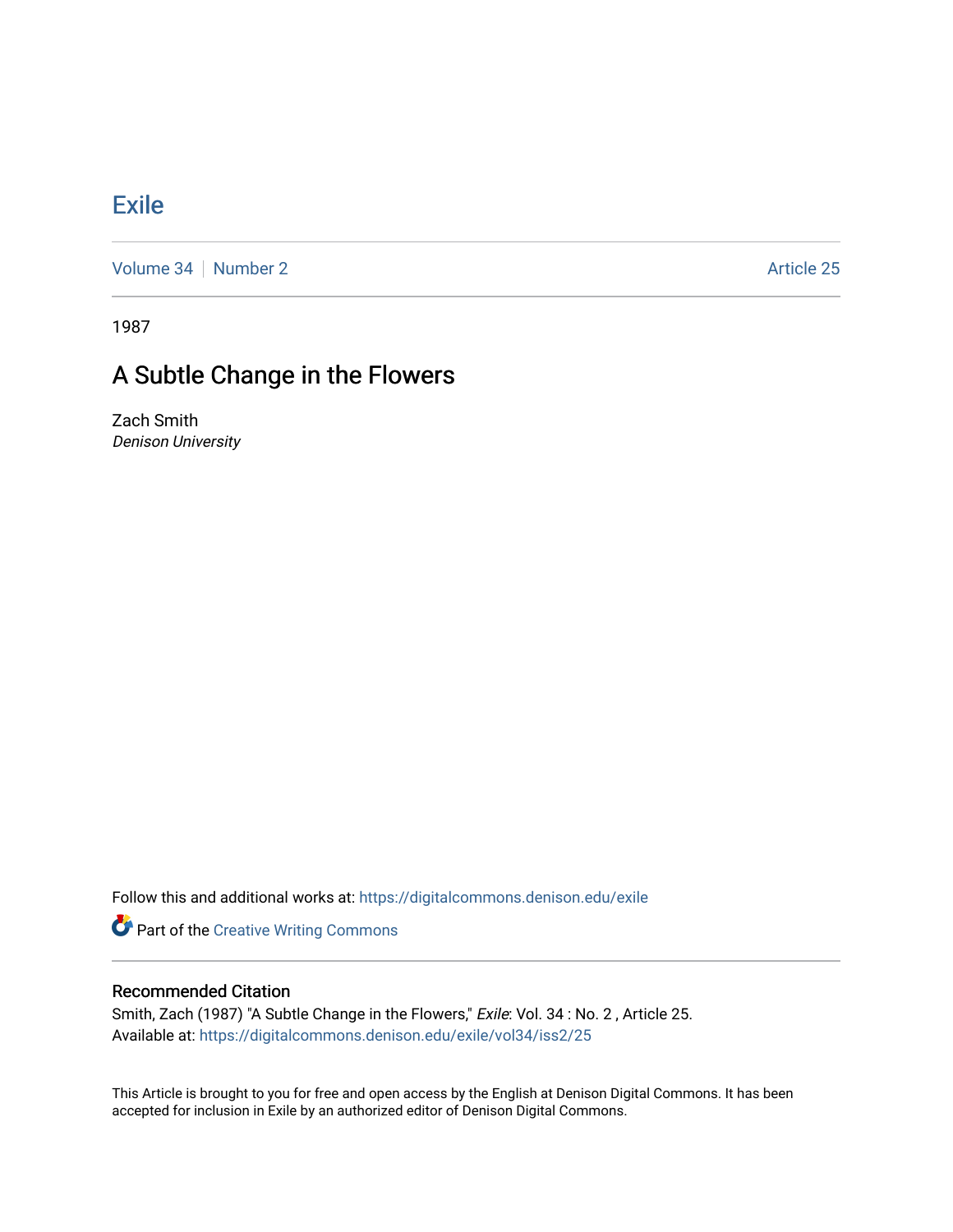## **A Subtle Change in the Flowers**

Insanity snuck up on him like the sun surprising a sleeping island. As far as he knew, nothing had changed. He was buying lillies for his wife, Lily, when he realized he couldn't—there was something menacing in their whiteness. It was like they were hiding something terrible inside, something fundamentally destructive but attractive, like the sirens. He heard one, indignantly screaming in the distance, enraged by one more injustice. It had interrupted his thoughts, but not his actions evidenced by the lillies on the floor, flattened and torn around his feet. The clerk was looking at him strangely. He apologized and made some vague excuse about a bee, paid for the originals and sheepishly asked for some more.

While he was waiting he noticed the array of beautiful arrangements and thought about how each one was intended for a different person. He was thinking about naming them when the cashier returned with the new bouquet. Once she brought them, though, the same fears roared through him. He found himself sprinting out of the shop and down the street leaving her with a bewildered expression partially covered by her long, blonde hair. He ran until he came to an older woman trying to sell sickly looking flowers to the stream of people out of which he had just flowed. Between gasps for breath he asked her if she was doing much business. She said she hadn't been but that was the way it had been for years and, somehow, she always managed to get by. He studied her, decaying with her flowers, by the road and felt sorry she was going to die that way. He thought he should do something, so he scouted around and, being careful to avoid the lillies, decided on some limp looking tulips.

He paid her and walked away feeling he had done something right. He looked down, examined his purchase and realized how much he hated Tulip. She was a woman, a few years older than he was, who worked in his office. She was only the next pay-scale up but acted as if the difference were five. She had this transparent, twisted smile like melted glass which she was always flashing at him. She squinted too.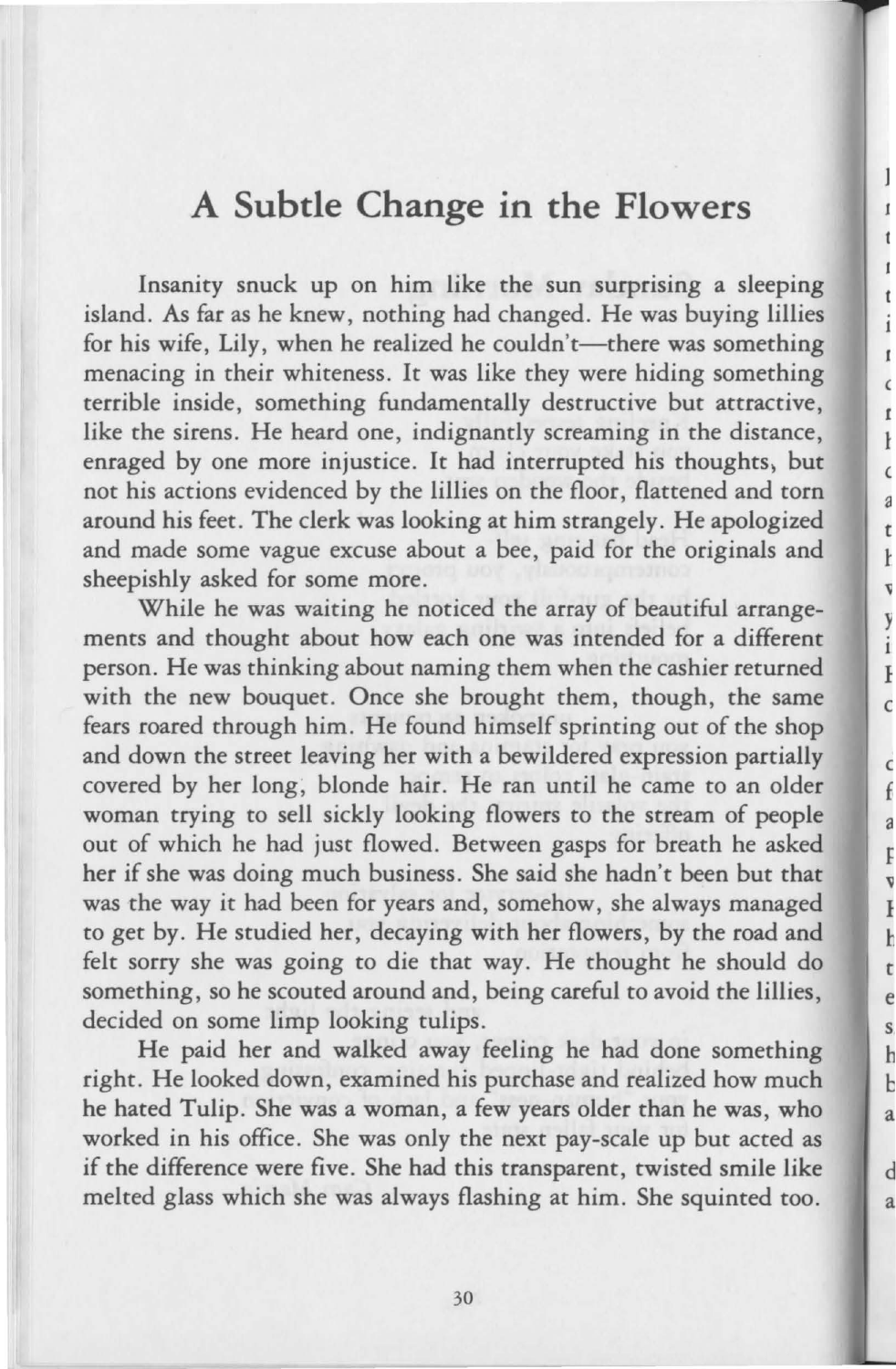Jr was like she was a crocodile that had just devoured his mother, rnocking him with her long, thin eyes and smug grin. She was taller rhan he was and had a voice like a pig's seconds before slaughter. He really hated tulips. He was glaring at the pathetic things and pictured chem withering in the flames of his hatred. As the last embers died in his mind he realized he was still in the flower shop paying for the roses he was going to take to his wife. She was like a flower herself: delicate, soft like the silken petals and fragrant. He knew she loved roses. He wondered how long he had been standing there and what he had been doing. The clerk acted as if nothing was wrong and continued to ring up the flowers. She said it would be fifty four dollars and smiled to him quite innocently. He paid her and walked from rhe shop wondering what just had happened. On the way to the car, he thought it could have been a flashback from an acid trip. That would have been strange, however, as he hadn't had one in over five years. Maybe, it had just been a disturbing daydream. He knew dreaming occurred very rapidly, maybe he had, somehow, briefly dozed off. He didn't know and decided it was either the latter or he was going crazy.

He continued walking toward his car when he realized he hadn't driven, his wife had wanted the car and, even though he needed it for work, he had given it to her and caught a bus. He had never been able to say no. She had this way of pressing herself into him which prohibited the word. She would gently grind into his groin slowly working up him up till he thought he would explode and then stop. He usually held out past that point but as she continued to stroke him his resolve would erode with every wave of pleasure. As she stood rhere close he could smell her too--humid, warm, wet like some exotic tropical plant. Between his rising excitement and the feel and smell of her body it was only a matter of how long he would try to hold out. Sometimes, if he proved especially resistant she would start brushing her lips against his neck and would kiss him lightly on and around his quivering lips. She always got what she wanted though.

He realized chat his reverie excited him nearly as much as she did and flushed as he noticed the curious gaze of the girl sitting inches away from his erection. She looked to be about sixteen and startled